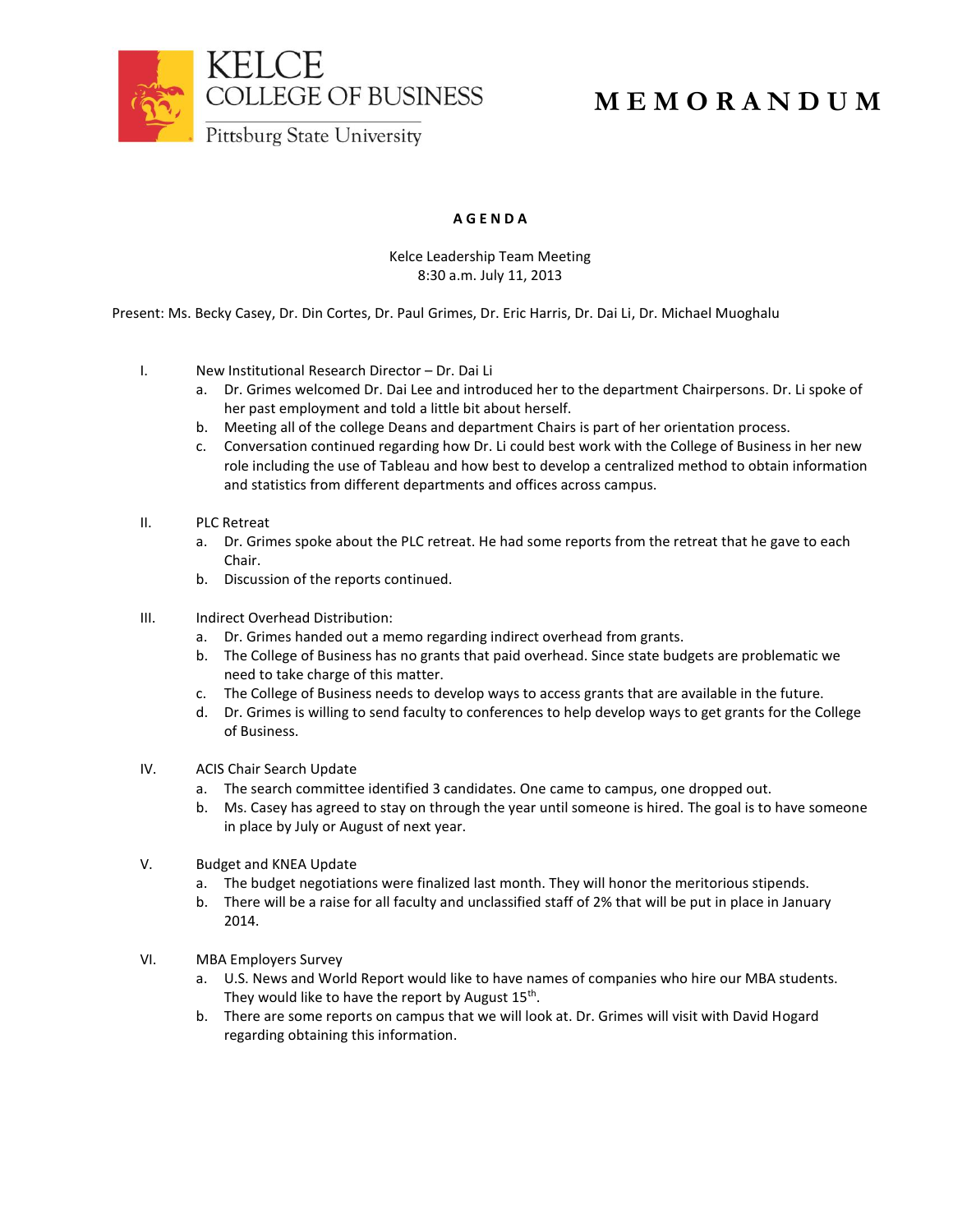

# **M E M O R A N D U M**

VII. Digital Measures Issues

- A. Completion of Yearly Data for Faculty
	- a. The yearly data is not completed for faculty. Dr. Harris cannot run the data tables until certain information is filled in. Dr. Grimes asked chairs to log in and enter data if they have it.
- B. Education Screen Duplication Check
	- a. These screens have been completed but some faculty entered their educational information manually instead of waiting for it to populate so some information shows up twice.
	- b. Dr. Grimes asked chairs to look at the information for their faculty and correct it so the report for AACSB is correct.
- C. Publication Records Concerns with Proceedings
	- a. Some publications were published in more than one proceeding.
	- b. Chairs agreed this needs to be corrected. Discussion continued on how best to deal with this issue.

#### VIII. Dates

- A. Fall Opening Faculty Meeting Thursday, August 15<sup>th</sup>
- B. Opening Week Picnic for Students will be held Tuesday August  $27<sup>th</sup>$ . This will be an annual event.
- C. AACSB Meeting in St. Louis September 22<sup>nd</sup> 24<sup>th</sup>.
	- a. This is the same conference that was held last year in Atlanta.
	- b. Dr. Grimes asked the Chairs' opinion about inviting the full AACSB team to meet the PSU full AACSB team to meet in St. Louis. If they want to do this they need to act soon so registrations can be paid.
- D. Outstanding Alumni Award Dave Harrison (BBA '92) October  $4<sup>th</sup>$  and  $5<sup>th</sup>$ 
	- a. The Economics dept. will help organize the details of his agenda.
- E. Hospitality Tents September 21<sup>st</sup> (with A&S; Family Day) and October 5<sup>th</sup> (with COT; Homecoming)
	- a. Instead of having a tent at every home game the College of Business will help to host a tent at two different events.
	- b. The COB will coordinate and share tent space with other colleges.
- F. Rua Skybox Host November 2<sup>nd</sup> Northwestern Oklahoma Game
	- a. The College of Business has been assigned the Rua skybox for development purposes.
	- b. Holly Kent will help coordinate the details for this.
- G. AACSB Fifth Year Report Deadline December 9<sup>th</sup>
	- a. The report has to be turned in 60 days before the visit. That has changed from a 90 day deadline in the past.
	- b. The report goes directly to the team first.
	- c. A date needs to be established with Ron as to when he can visit campus before the initial visit.
	- d. Dr. Grimes suggested selecting a date immediately following the St. Louis conference.
- IX. Miscellaneous
	- A. Visit with Tom Erekson at WIU
		- a. Dr. Grimes visited with Tom on his way back home from vacation.
	- B. Research Impact Measures
		- a. Citation Analysis Faculty will be asked to set up a Google Scholar Account so that impact information can be gathered.
		- b. Dr. Harris will find out how to register for this.